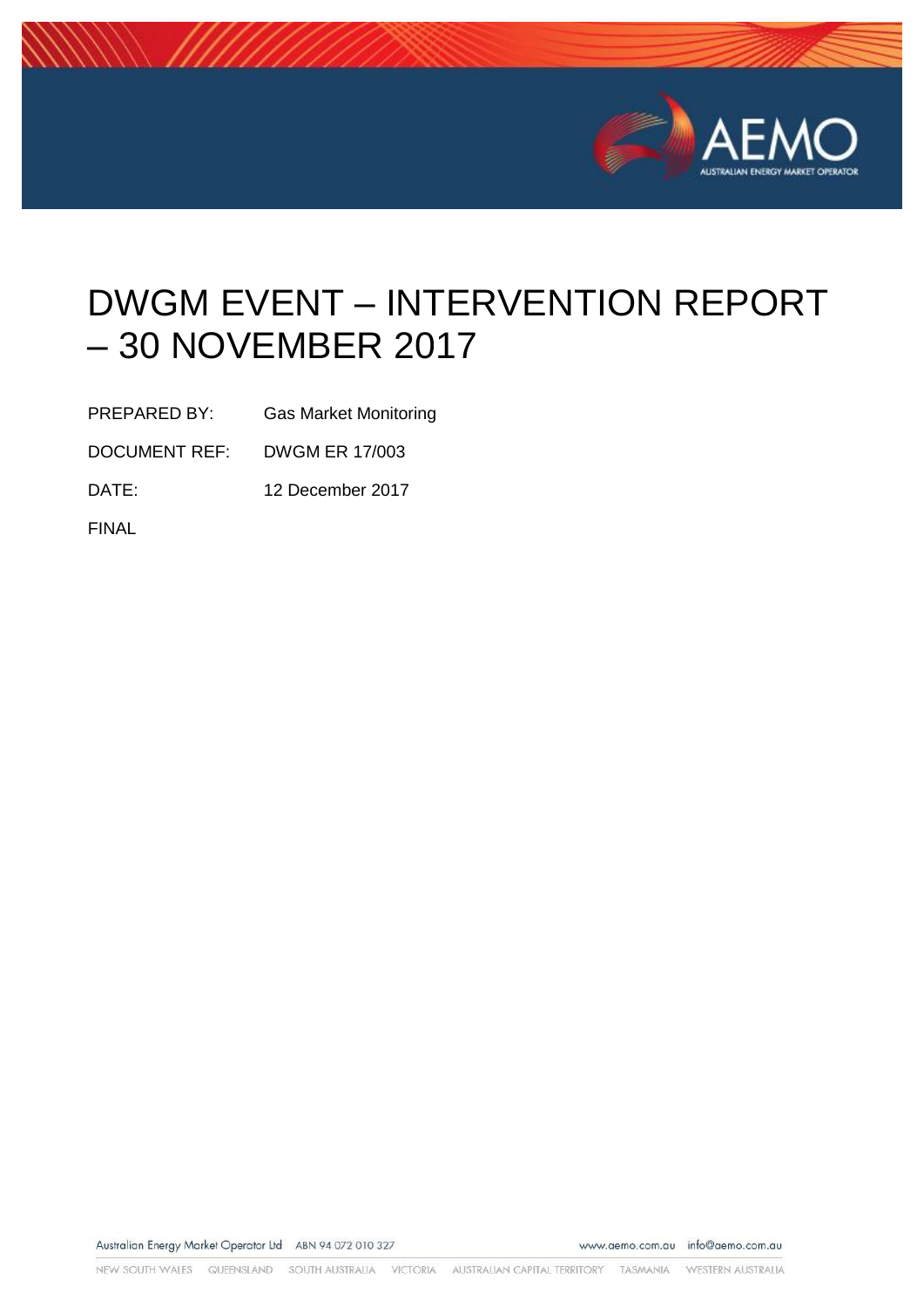

### **Contents**

| $1 \quad \blacksquare$ |  |
|------------------------|--|
| $\overline{2}$         |  |
| $\overline{3}$<br>3.1  |  |
| $\overline{4}$<br>4.1  |  |
| $5\overline{)}$<br>5.1 |  |
| 6                      |  |
|                        |  |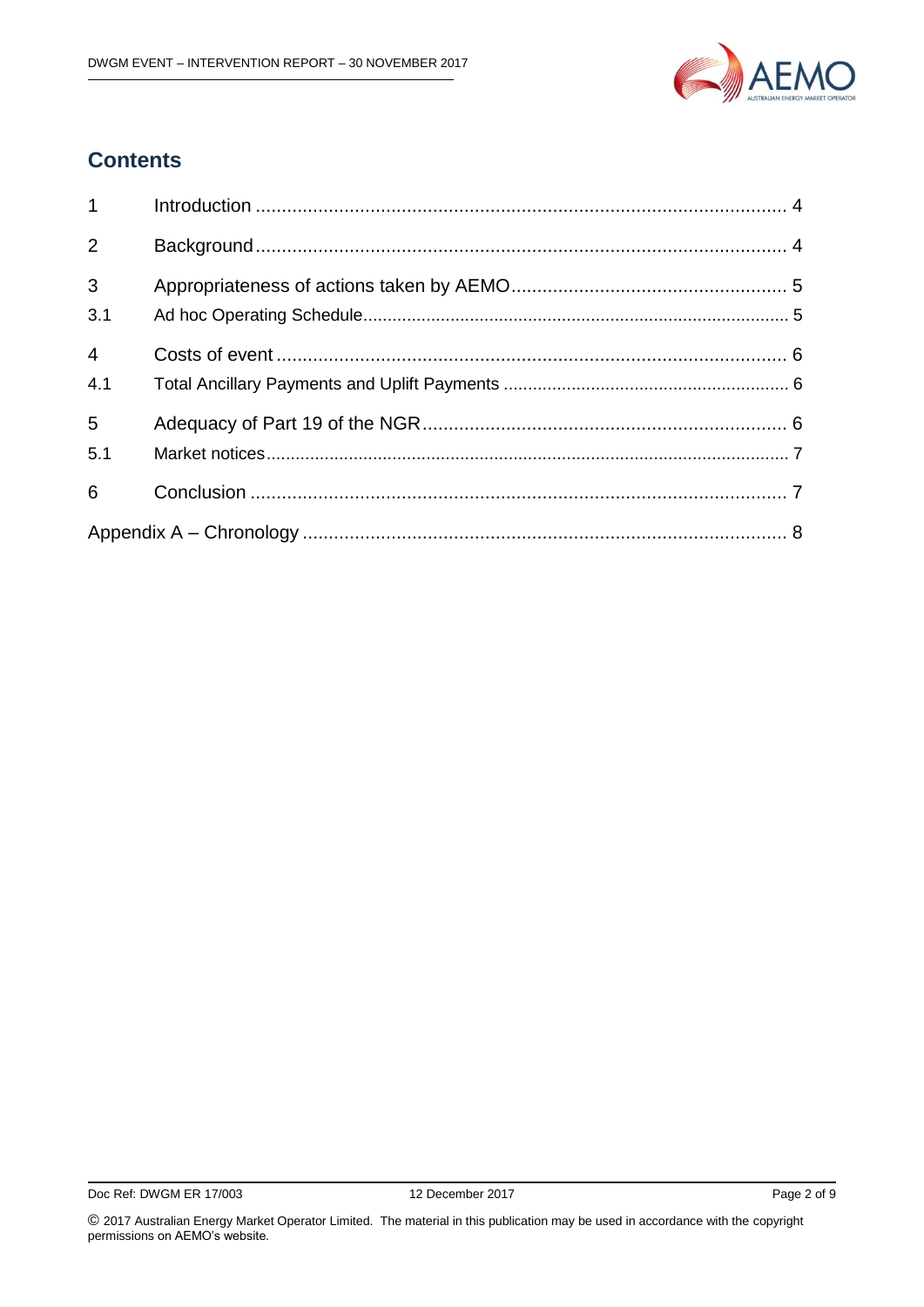

## IMPORTANT NOTICE

#### **Purpose**

AEMO has prepared this report pursuant to rule 351 of the National Gas Rules using information available as at 5 December 2017, unless otherwise specified.

#### **Disclaimer**

AEMO has made every effort to ensure the quality of the information in this report but cannot guarantee its accuracy or completeness. Any views expressed in this report are those of AEMO unless otherwise stated, and may be based on information given to AEMO by other persons.

Accordingly, to the maximum extent permitted by law, AEMO and its officers, employees and consultants involved in the preparation of this report:

- make no representation or warranty, express or implied, as to the currency, accuracy, reliability or completeness of the information in this report; and
- are not liable (whether by reason of negligence or otherwise) for any statements or representations in this report, or any omissions from it, or for any use or reliance on the information in it.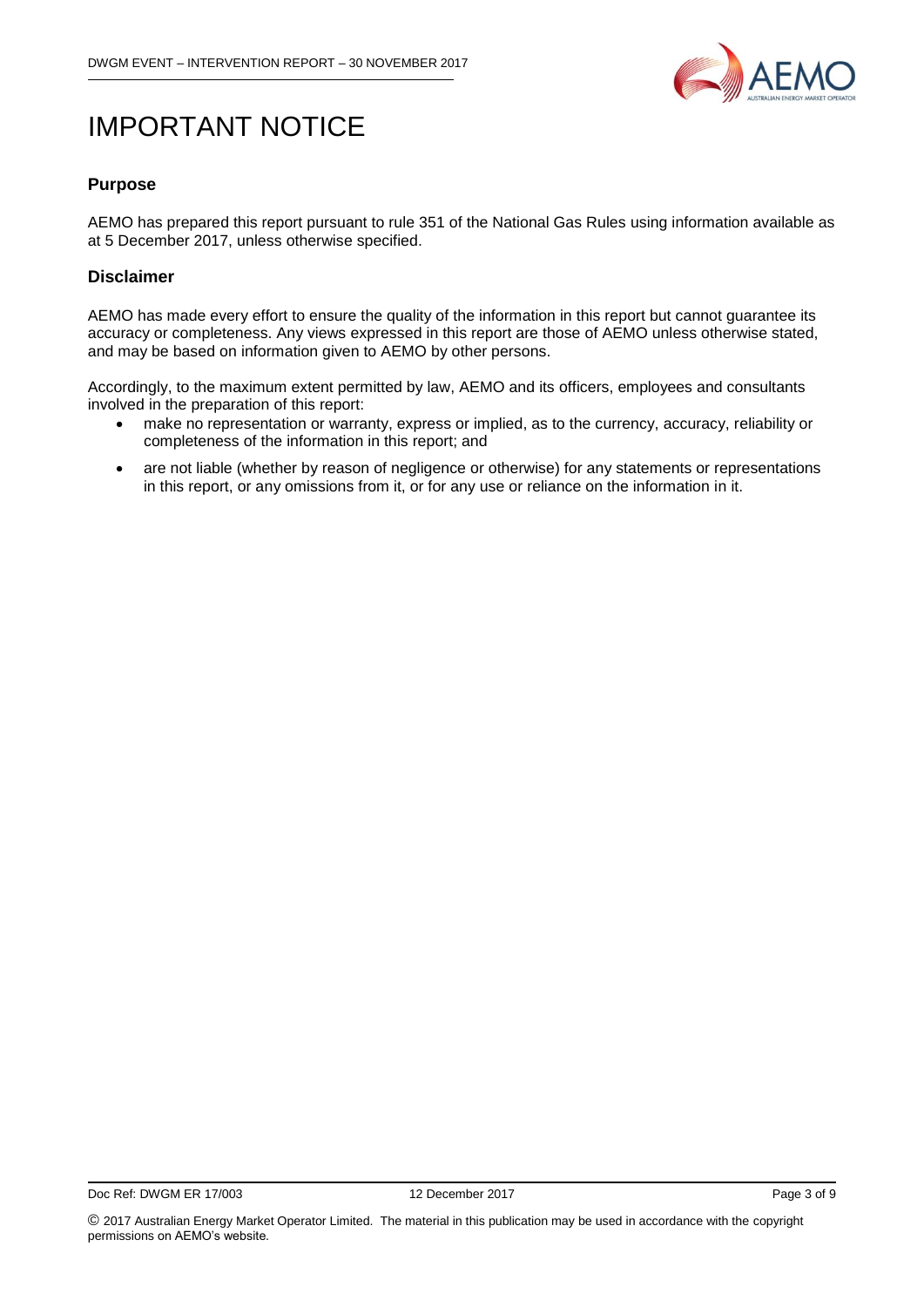

### <span id="page-3-0"></span>**1 Introduction**

The Australian Energy Market Operator (AEMO) issued a notice of a threat to system security in the Victorian Declared Wholesale Gas Market (DWGM) for gas day 30 November 2017 during an unplanned outage of the Longford production plant.

Clause 351(1)(b) of the National Gas Rules (NGR) requires that AEMO investigate and prepare a report following an event which is or may be a threat to system security. Clause 351 also requires that AEMO assess and advise on:

- the adequacy of the provisions of the NGR relevant to the event or events;
- the appropriateness of actions taken by AEMO in relation to the event or events; and
- the costs incurred by AEMO and Registered participants as a consequence of responding to the event or events.

This report addresses each of these requirements and is published in accordance with clause 351(2) of the NGR.

#### <span id="page-3-1"></span>**2 Background**

On 30 November 2017, Longford experienced a plant equipment issue that lead to a supply shortfall resulting in AEMO notifying the market of a subsequent threat to system security in the Gippsland withdrawal zone. Injections into the DWGM began reducing at 10:40 am (all times are AEST/Market Time). A recovery in the injection rate was observed at 11:50 am, before it reduced again at 12:50 pm (a detailed chronology is provided in [Appendix A –](#page-7-0) Chronology).

At 1:49 pm AEMO was advised by a Market Participant that their Longford gas supply was being reduced. AEMO called Esso Gas Marketing (Esso) to enquire about the report of a constraint and advised Esso that a constraint could still be applied for the 2:00 pm schedule if Esso provided a constraint in the next few minutes. At 1:55 pm, Esso advised AEMO of a facility constraint of 350 TJ for the gas day.

The constraint of 350 TJ represented a reduction in Longford injections of 185 TJ from the 2:00 pm scheduled quantity of 535 TJ. Due to the timing of the constraint advice, there was insufficient time to process and publish an updated 2:00 pm schedule. Subsequently AEMO re-evaluated system conditions and the demand forecast, including high gas powered generation demand, to evaluate the materiality of the supply shortfall.

AEMO observed the following key factors on 30 November:

- Beginning-of-Day (BoD) line-pack was on target at ~420 TJ for the 6:00 am schedule;
- The forecast temperatures on the day were high with a maximum of 34.8°C in Melbourne;
- The system demand forecast remained steady throughout the day at approximately 300 TJ and Gas Powered Generation (GPG) increased by 14 TJ to 205 TJ from the BoD forecast to the ad hoc schedule;
- A Lack of Reserve Level 2 (LOR2) condition was forecasted for the Victorian region of the National Electricity Market (NEM) and AEMO NEM Real Time Operations had activated and dispatched the Reliability and Emergency Reserve Trader (RERT) for Victoria to increase electricity generation reserves. The impact of this being that high levels of GPG were expected.

Hydraulic modelling indicated that Sale City Gate (Sale CG) would breach its minimum operating pressure of 4,800 kPa at 6:00 pm, and would not recover until 10:00 pm. AEMO determined there was a threat to system security in the Gippsland withdrawal zone and that issuing an ad hoc operating schedule was required.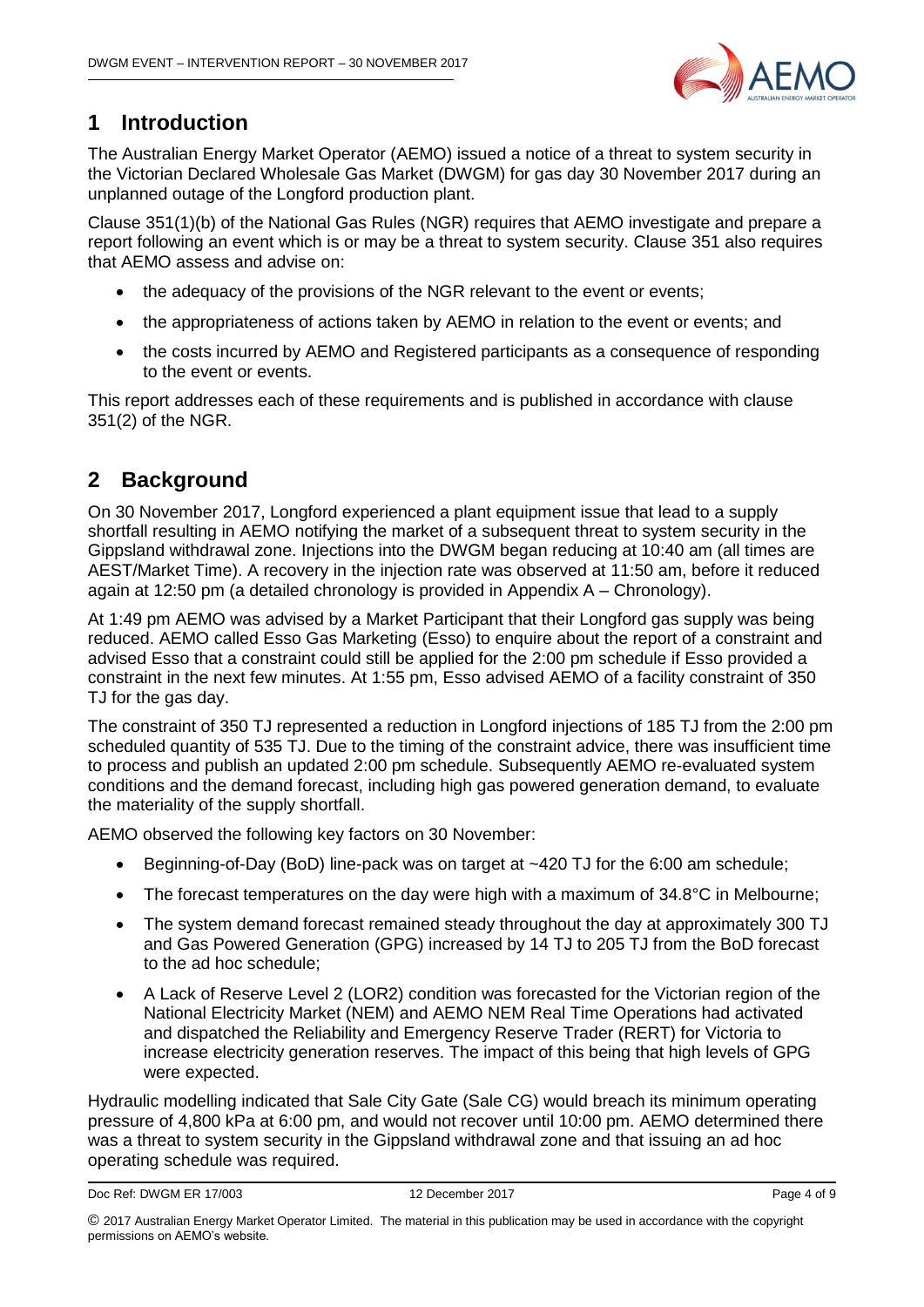

At 2:56 pm on 30 November 2017, AEMO issued a system wide notice to notify the market of a threat to system security, impacting on the Gippsland withdrawal zone, and of the intention to publish an ad hoc operating schedule. The reasons for the notification of the threat and the response were as follows:

- Scheduled level of gas supply injections being incapable of meeting forecast gas demand;
- A supply and demand imbalance existing such that the projected pressure at Sale CG may breach the minimum operating pressure of 4,800 kPa; and
- There being insufficient time for the market to coordinate a response to the threat and that an ad hoc operating schedule was required.

The action undertaken by AEMO to alleviate this threat was to schedule gas injections from other injection sources in the Declared Transmission System (DTS). AEMO determined that applying the constraint at Longford in an ad hoc schedule was sufficient to avert the threat. The ad hoc schedule increased injections and reduced controllable withdrawals.

Gas was scheduled in price merit order, and no LNG was scheduled in the ad hoc operating schedule. LNG remained available for use later in the gas day if conditions deteriorated further. The notice stated that the threat to system security was expected to start at 3:00 pm, 30 November 2017 and end at 10:00 pm, 30 November 2017.

A subsequent system wide notice was issued at 8:20 pm on 30 November 2017 to notify the market that the threat to system security had ended following the DTS being restored to normal operations and the risk of localised supply shortfall in the Gippsland withdrawal zone was no longer present.

#### <span id="page-4-0"></span>**3 Appropriateness of actions taken by AEMO**

AEMO's objectives during this event were to:

- Operate in accordance with the NGR and the Wholesale Market Procedures;
- Limit the risk of involuntary curtailment to customers including GPG;
- Alleviate the threat to system security and return the DTS to normal operating conditions.

#### <span id="page-4-1"></span>**3.1 Ad hoc Operating Schedule**

In response to the threat to system security on 30 November, AEMO issued an ad hoc operating schedule including injections that were above the 2:00 pm schedule market price of \$6.44/GJ. The outcome of AEMO placing a constraint at Longford, at the request of the facility operator, was that additional injections were scheduled in the ad hoc schedule. These additional injections were outof-merit-order as they were scheduled above the market price (the pricing schedule is not reissued for an ad hoc schedule). Controllable withdrawals were also partially reduced as a result of the scheduling process, and are considered to be 'lost opportunity' for the affected Market Participants.

[Table 1](#page-4-2) provides a summary of the out-of-merit-order injections and the reduction in controllable withdrawals for 30 November as a result of the ad hoc operating schedule.

#### <span id="page-4-2"></span>*Table 1 Outcomes of ad hoc schedule*

Doc Ref: DWGM ER 17/003 12 December 2017 12 December 2017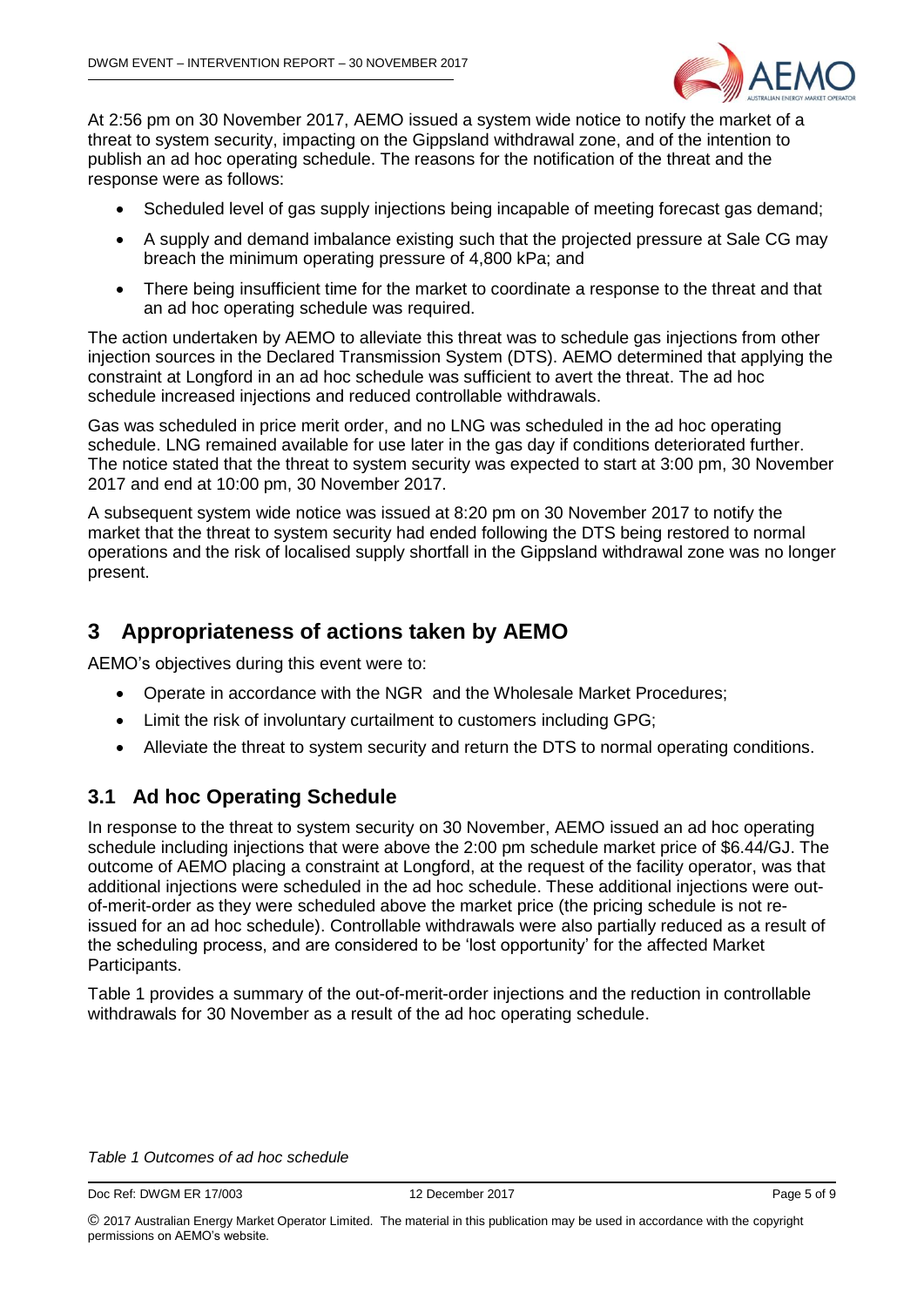

| Ad hoc operating schedule                     | Culcairn | Iona UGS | <b>SEA Gas</b> | TasHub | <b>VicHub</b> |
|-----------------------------------------------|----------|----------|----------------|--------|---------------|
| Out-of-merit-order injections (TJ)            | 47       | 103      | 5              | 10     | 9             |
| Reduction in controllable<br>withdrawals (TJ) | 2        | 27       | 2              |        |               |

The out-of-merit-order injection quantities were only required from 3:00 pm until the standard 6:00 pm scheduling time when normal scheduling processes resumed. Market Participant re-bidding and the Longford injection constraint were incorporated into the 6:00 pm pricing schedule. The DTS was restored to normal operations at 8:20 pm when there was no longer a risk of a localised supply shortfall in the Gippsland withdrawal zone.

AEMO is not aware of any interruptions to gas supply on the day. All gas pressures in the DTS remained above contractually agreed minimum levels.

### <span id="page-5-0"></span>**4 Costs of event**

#### <span id="page-5-1"></span>**4.1 Total Ancillary Payments and Uplift Payments**

The market impact resulting from the threat to system security is in the form of Ancillary Payments (AP) and corresponding uplift payments.

The table below lists these payments by type for 30 November 2017.

| Gas Day          | <b>Ancillary Payments</b> | <b>Congestion Uplift</b><br>Pavments | <b>Surprise Uplift</b><br><b>Payments</b> | <b>Common Uplift</b><br>Payments |
|------------------|---------------------------|--------------------------------------|-------------------------------------------|----------------------------------|
| 30 November 2017 | \$265,929                 | \$623                                | \$238,702                                 | \$26,604                         |

The results can be summarised as follows:

- Uplift payments were categorised as approximately 90% surprise uplift, 10% common uplift, and less than 1% congestion uplift. The categories are applied as follows:
	- o Congestion uplift is allocated to Market Participants where their daily profiled demand forecasts and scheduled controllable withdrawal quantities exceed their AMIQ (profiled uplift hedge);
	- o Surprise uplift is allocated to Market Participants who were deemed to have worsened the constraint at reschedules. For example, this can occur when participants under-inject or over-withdraw in the preceding schedule (for positive APs);
	- o Common uplift is any remaining uplift that cannot be allocated as congestion or surprise uplift, and is applied across Market Participants in proportion to their actual withdrawal quantities over a gas day.

## <span id="page-5-2"></span>**5 Adequacy of Part 19 of the NGR**

In respect of this event, AEMO has assessed the application and adequacy of NGR provisions relating to market notices.

```
Doc Ref: DWGM ER 17/003 12 December 2017 12 December 2017
```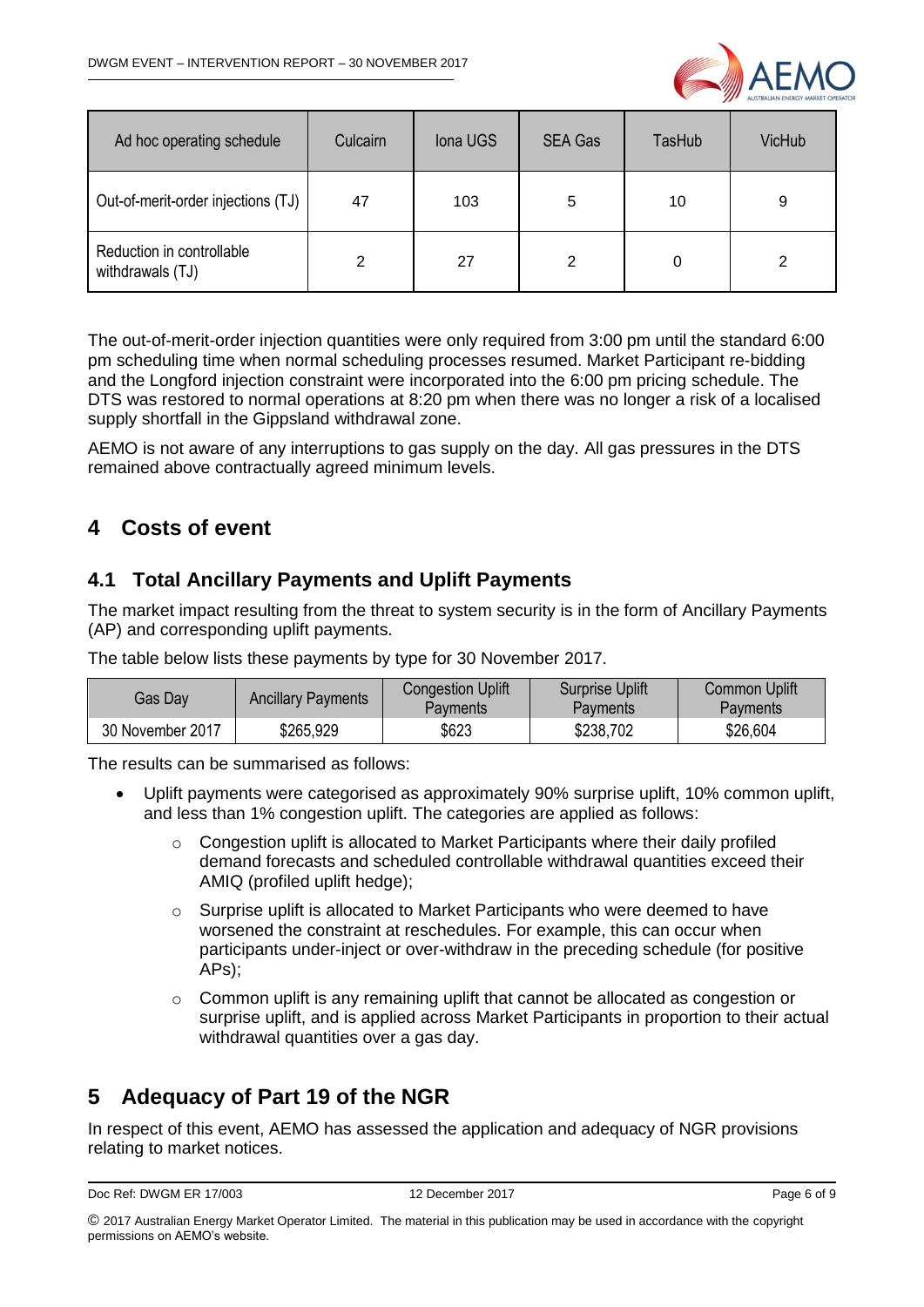

#### <span id="page-6-0"></span>**5.1 Market notices**

NGR 341(1) requires that when AEMO identifies a potential threat to system security, it must notify registered participants as soon as practicable – including details of the nature and location of the potential threat, and AEMO's estimate about whether intervention will be required.

In this case, AEMO issued a market notice on 30 November 2017 when out-of-merit-order injections were scheduled at various CPPs due to the threat to system security, and when the threat had subsided.

AEMO finds that these NGR provisions are adequate, and were applied correctly in this case.

#### <span id="page-6-1"></span>**6 Conclusion**

AEMO issued a notice notifying the market of a threat to system security for gas day 30 November 2017, due to an unplanned outage of the Longford production plant and there being insufficient time for a market response to alleviate the potential threat of breaching the minimum pressure at Sale CG.

On this gas day, AEMO scheduled out-of-merit-order injections through an ad hoc schedule. This resulted in approximately \$265,929 of ancillary and uplift payments.

Following this event, AEMO has assessed the application and adequacy of associated NGR provisions, and finds that these provisions were applied correctly.

Please direct any feedback or questions regarding this report to [GasMarket.Monitoring@aemo.com.au.](mailto:GasMarket.Monitoring@aemo.com.au)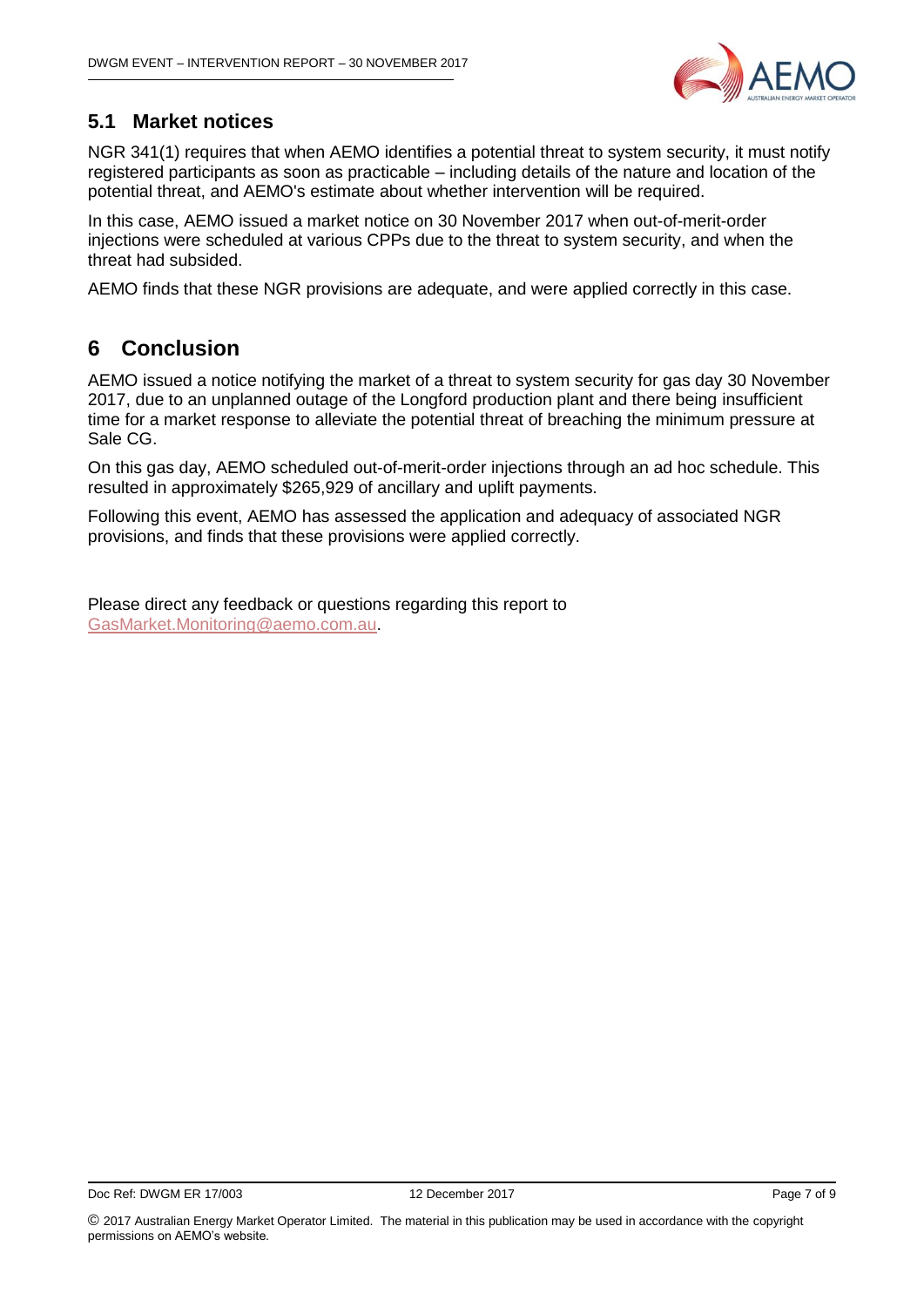

## <span id="page-7-0"></span>**Appendix A – Chronology**

| <b>Time</b><br>(AEST) | <b>Event/Action</b>                       | <b>Details</b>                                                                                                                                                                                                                                                                                                                                                                                    |
|-----------------------|-------------------------------------------|---------------------------------------------------------------------------------------------------------------------------------------------------------------------------------------------------------------------------------------------------------------------------------------------------------------------------------------------------------------------------------------------------|
| 06:50                 | <b>ESSO calls AEMO</b>                    | ESSO state that Longford Gas Plant 1 injections are being backed off due to high pipeline<br>pressures (6320 kPa) and request that AEMO take action to reduce them if possible.                                                                                                                                                                                                                   |
| 10:40                 | AEMO observation                          | Longford injections start to decline from its scheduled rate of 21 TJ/h.                                                                                                                                                                                                                                                                                                                          |
| 11:42                 | <b>AEMO calls ESSO</b>                    | AEMO advised by ESSO that a number of compressors have tripped at one of the gas plants<br>due to high temperatures. They are expected to be restarted shortly.                                                                                                                                                                                                                                   |
| 11:50                 | AEMO observation                          | Longford plant injections start recovering and increase from a rate of 10 TJ/h.                                                                                                                                                                                                                                                                                                                   |
| 12:40                 | AEMO observation                          | Longford plant injections start decreasing again after reaching a rate of 25 TJ/h.                                                                                                                                                                                                                                                                                                                |
| 12:51                 | AEMO calls ESSO                           | Longford is continuing to experience issues. Currently trying to restart compressors.                                                                                                                                                                                                                                                                                                             |
| 13:16                 | AEMO approves<br>schedule                 | AEMO approves and publishes 2:00 pm pricing and operating schedules.                                                                                                                                                                                                                                                                                                                              |
| 13:49                 | Market Participant<br>calls AEMO          | Participant informs AEMO that their supply is being reduced at Longford and that they will be<br>deviating as it is after cut-off time and they cannot re-bid.                                                                                                                                                                                                                                    |
| 13:50                 | AEMO calls ESSO                           | AEMO called ESSO to request a constraint in light of participant nominations being reduced.<br>Left message requesting a call back.                                                                                                                                                                                                                                                               |
| 13:51                 | ESSO calls AEMO                           | AEMO requested a constraint from ESSO for Longford and highlight to them that there are only<br>a few minutes remaining in which to process a new schedule. ESSO will call back shortly with a<br>final number.                                                                                                                                                                                   |
| 13:56                 | <b>ESSO calls AEMO</b>                    | ESSO advise AEMO of a daily constraint of 350TJ for gas day 30 November.                                                                                                                                                                                                                                                                                                                          |
| 14:00                 | AEMO unable to re-<br>approve a schedule  | AEMO unable to produce and approve valid and feasible schedules which include the Longford<br>constraint prior to the 14:00 publish time.                                                                                                                                                                                                                                                         |
| 14:20                 | AEMO models the<br>DTS                    | AEMO modelling indicates that Sale City Gate on Longford-Melbourne Pipeline will breach<br>minimum operating pressures during the 6:00 pm hour if no action is taken. Reschedule at next<br>standard time of 6:00 pm will not avert the threat. Ad hoc schedule likely to be required at 3:00<br>pm, but further modelling needed to identify appropriate action required to resolve threat.      |
| 14:30                 | <b>ESSO calls AEMO</b>                    | Constraint at Longford discussed and AEMO outlines that a threat to system security event is a<br>likely outcome.                                                                                                                                                                                                                                                                                 |
| 14:45                 | AEMO models the<br>DTS                    | AEMO modelling determines that the application of the 350 TJ constraint at Longford will<br>induce sufficient response from other injection and withdrawal points. Supply from the<br>Dandenong LNG facility can be preserved for use later in the gas day if the situation<br>deteriorates further.                                                                                              |
| 14:54                 | <b>ESSO calls AEMO</b>                    | ESSO called to update AEMO of likely changes in participant nominations and discuss the<br>potential to increase deliveries to Victoria.                                                                                                                                                                                                                                                          |
| 14:57                 | <b>AEMO</b> publishes<br>market notice    | Notice sent to market - AEMO is issuing an ad hoc schedule in response to a threat to system<br>security in the Gippsland withdrawal zone.                                                                                                                                                                                                                                                        |
| 14:57                 | AEMO approves<br>schedule                 | Ad hoc operating schedule published with new instructions to take effect from 3:00 pm.                                                                                                                                                                                                                                                                                                            |
| 14:57                 | AEMO notifies facility<br>operators       | Facilities called to advise them of ad hoc schedule publication.                                                                                                                                                                                                                                                                                                                                  |
| 15:08                 | <b>AEMO calls Victorian</b><br>Government | Briefed the Department of Environment, Land, Water and Planning                                                                                                                                                                                                                                                                                                                                   |
| 16:30                 | AEMO notifies market                      | Industry conference held to discuss the threat to system security and the actions taken by<br>AEMO.                                                                                                                                                                                                                                                                                               |
| 16:40                 | ESSO calls AEMO                           | Longford constraint revised to 353 TJ for gas day 30 November.                                                                                                                                                                                                                                                                                                                                    |
| 17:00                 | AEMO observation                          | AEMO reassesses the threat prior to running 6:00 pm current day schedule. Longford<br>pressures are still low at 5080 kPa and GPG demand is high at 16 TJ/h. The system is still in<br>an abnormal state of operation. Decision made to end the threat once GPG demand starts<br>reducing and Longford pressures start recovering. AEMO not required to take any further<br>action at this stage. |
| 20:15                 | AEMO observation                          | Longford injections have recovered to 17 TJ/h and pipeline pressure is now 5500 kPa and<br>rising. GPG demand has decreased to 9TJ/h.                                                                                                                                                                                                                                                             |
|                       |                                           |                                                                                                                                                                                                                                                                                                                                                                                                   |

Doc Ref: DWGM ER 17/003 12 December 2017 12 December 2017

© 2017 Australian Energy Market Operator Limited. The material in this publication may be used in accordance with the [copyright](http://www.aemo.com.au/en/About-AEMO/Copyright-Permissions)  [permissions](http://www.aemo.com.au/en/About-AEMO/Copyright-Permissions) on AEMO's website.